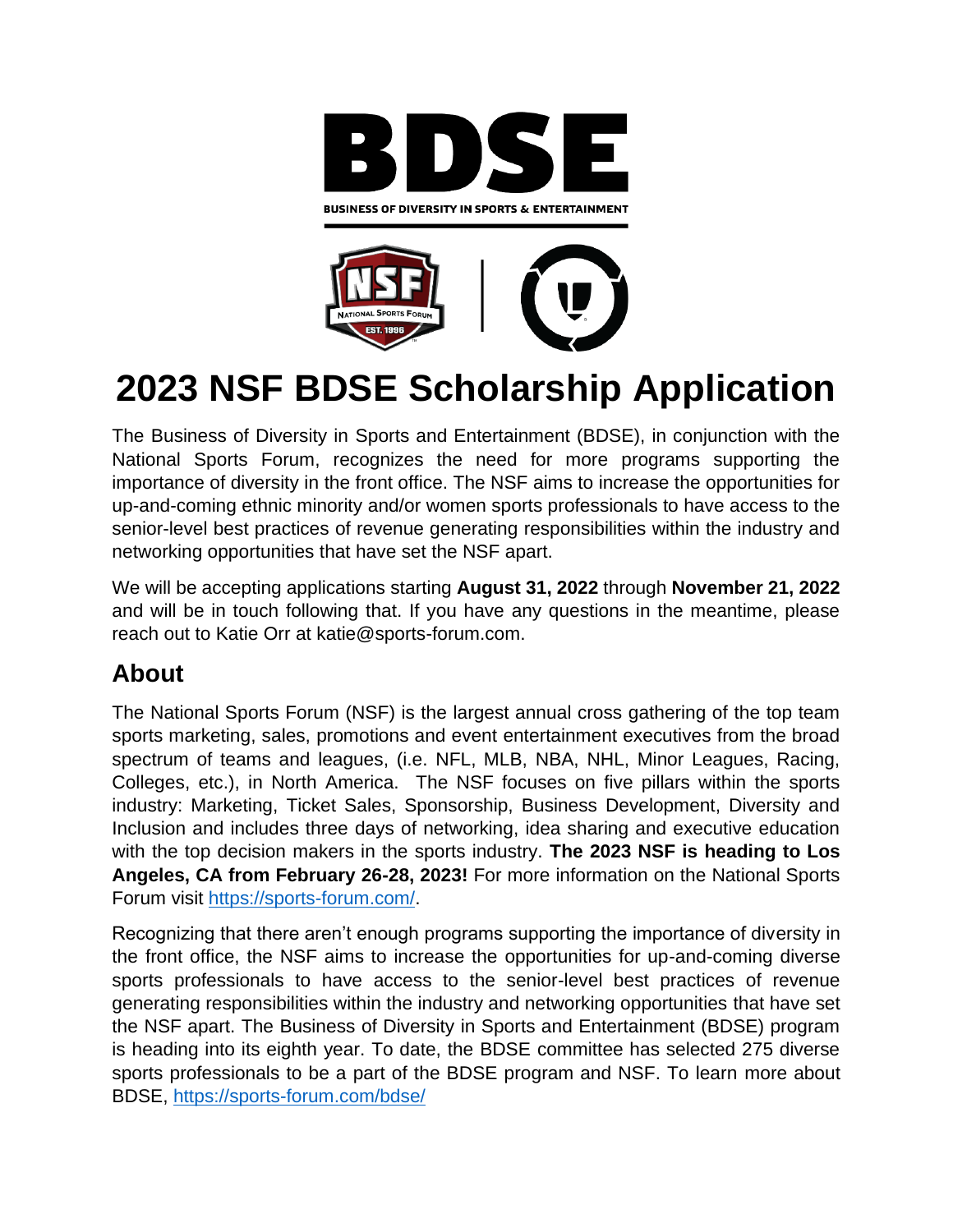The mission of the BDSE program is to increase the opportunities for up-and-coming race/ethnic minority and/or women sports business professionals. BDSE provides cohort members access to senior-level best practices of revenue generating responsibilities within the industry and networking opportunities at the National Sports Forum and beyond.

# **Cohort Member Roles and Responsibilities**

**Each year 32 up-and-coming diverse sports professionals are selected to join the BDSE cohort. Each selected individual receives a complimentary Attendee Badge (\$1,795 value) for the upcoming 2023 National Sports Forum in Los Angeles, CA (February 26 - 28, 2023), which includes an invitation to the exclusive BDSE workshop on February 25-26, 2022.**

The BDSE workshop will be reserved exclusively for the BDSE cohort members and will focus on:

- Interactive networking sessions
- Career development tips
- Best practices in sports marketing, sponsorship, ticket sales, business development and social media
- Guidance on sustaining success in sports business
- Creating a harmonious work/life balance.

The ideal scholarship application will have:

- Passion for working and excelling in Sports Business and Entertainment.
- Commitment to the advancement of BDSE and the NSF.
- A background in one of the five pillars of the NSF (Marketing, Ticket Sales, Sponsorship, Business Development, Diversity & Inclusion)
- Identified as a leader or emerging leader within the industry.
- Identified as a diverse individual based on the criteria of the US Census Bureau.
- Proven performance at an exceptional level
- Involvement within diversity and inclusion programs a plus but not required

# **All scholarship recipients are expected to fulfill the following responsibilities:**

- **Attend the 2023 National Sports Forum, February 26-28, 2023 and the BDSE program February 25-26, 2023 in Los Angeles, CA.** BDSE participants should plan to arrive by Saturday, February 25th at 8am (PST).
- Gain the support of their organization to cover the travel and hotel expenses to attend the National Sports Forum. More information on the host hotel can be found at [https:/sports-forum.com/hotel-info/.](https://sports-forum.com/hotel-info/)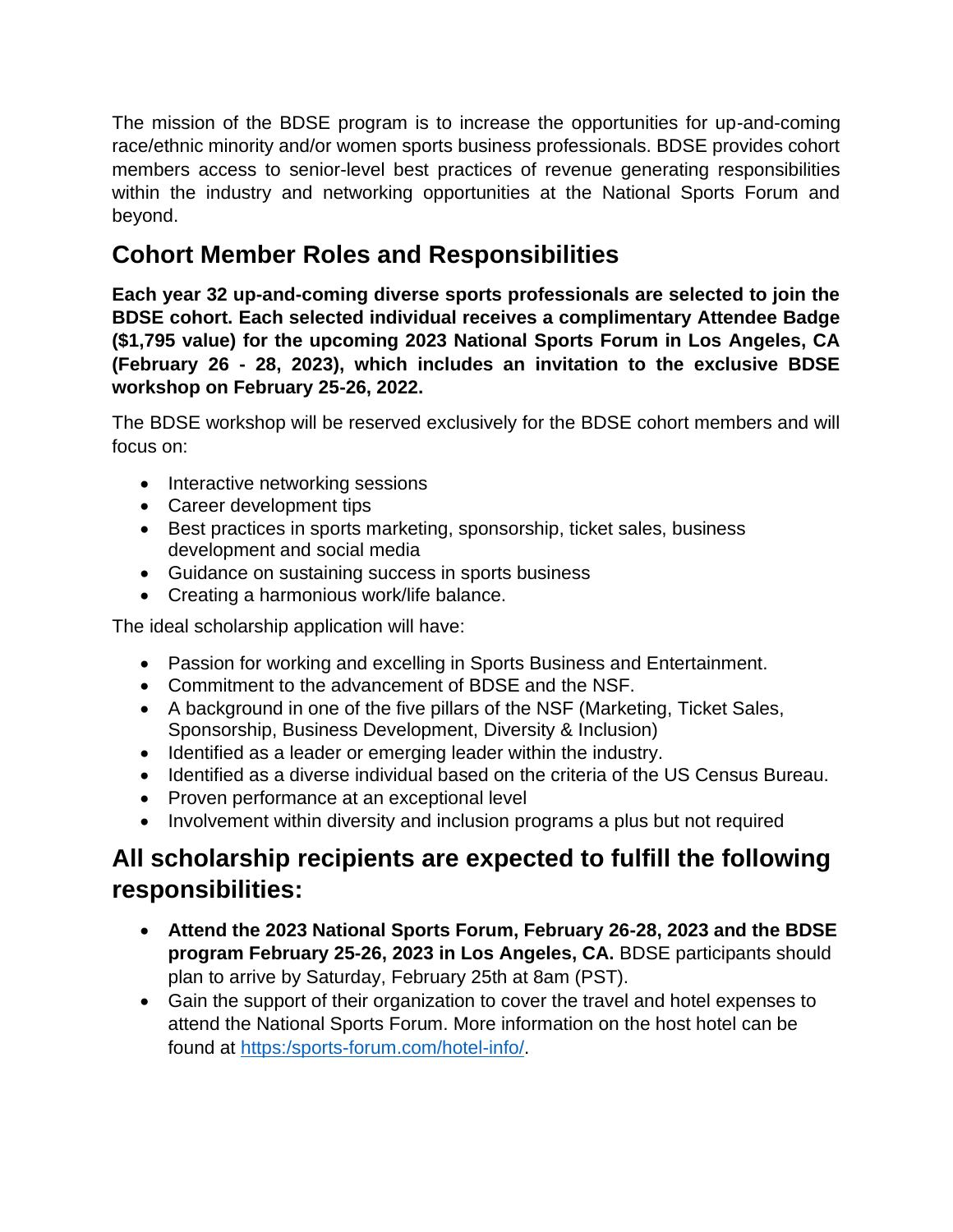- Actively participate within the BDSE cohort during the 2023 NSF and continue to attend the NSF in future years to help grow the program and give back to the NSF/BDSE community.
- If you are interested in applying for the NSF Business of Diversity in Sports and Entertainment scholarship, please fill out the following information by **Monday, November 21, 2022**

## **Please fill out the information below to be considered for a BDSE Scholarship to attend the 2023 National Sports Forum in Los Angeles, CA, February 26-28, 2023.**

#### **Name:**

| (First)       | (Last) |
|---------------|--------|
| $E_{\rm max}$ |        |

#### **Email:**

**Organization: Job Title:** 

#### **Gender:**

- o Female
- o Male
- o Prefer Not to Answer

## **Race/Ethnicity:**

- o White
- o Black or African American
- o American Indian or Alaska Native
- o Asian
- o Native Hawaiian and Other Pacific Islander
- o Two or More Races
- o Latino/Hispanic
- o Prefer Not to Answer

## **Please indicate the number of years of experience you have in the sports industry:**

- o 0-3 Years
- o 4-7 Years
- $\circ$  7-10 Years
- $\circ$  10+ Years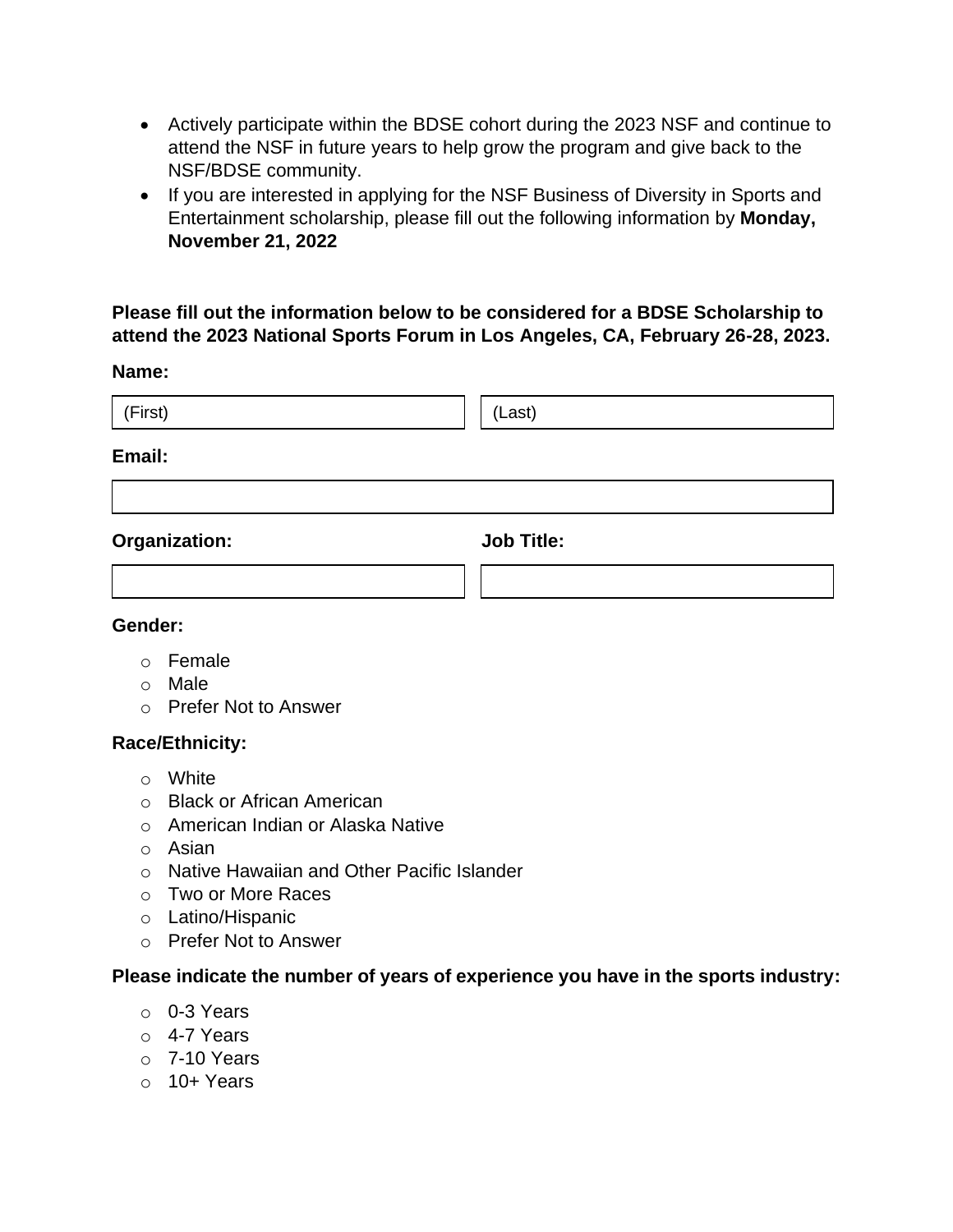**The following Steering Committee Member contacted me to apply (If not applicable, please write N/A):**

**The following BDSE Committee Member contacted me to apply (If not applicable, please write N/A):**

When answering the following short answer questions, please keep the below mission statement in mind:

The mission of the BDSE program is to increase the opportunities for up-and-coming race/ethnic minority and/or women sports business professionals. BDSE provides cohort members access to senior-level best practices of revenue generating responsibilities within the industry and networking opportunities at the National Sports Forum and beyond.

**In 150-300 words, please describe why you are interested in becoming a member of the 2023 BDSE cohort. What are you hoping to gain?**

**If selected, how will you contribute to BDSE and the National Sports Forum in the coming years?**